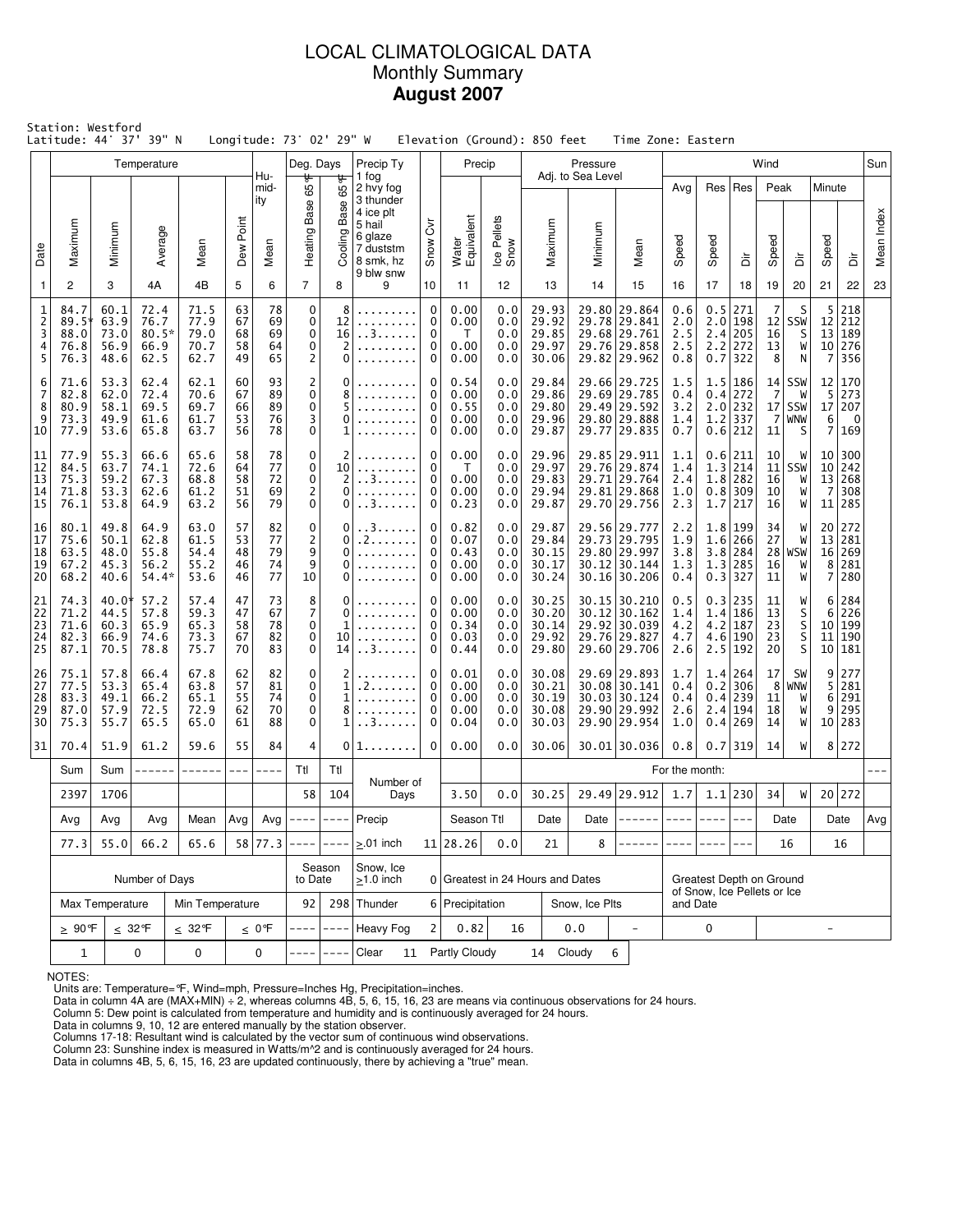# OBSERVATIONS AT 3-HOUR INTERVALS **August 2007: Westford**

| 10<br>13<br>16<br>19<br>22                                                                                                                                                             | 01<br>04<br>07 | 01<br>04<br>07<br>10<br>13<br>16<br>19<br>22 |        | 01<br>04<br>07<br>10<br>13<br>16<br>19<br>22                                 |               | 01<br>04<br>07<br>$\begin{array}{c} 10 \\ 13 \end{array}$<br>16<br>19<br>22                                              |               | 01<br>04<br>07<br>10<br>$\begin{array}{c} 13 \\ 16 \end{array}$<br>19<br>22 |        | Hour             |
|----------------------------------------------------------------------------------------------------------------------------------------------------------------------------------------|----------------|----------------------------------------------|--------|------------------------------------------------------------------------------|---------------|--------------------------------------------------------------------------------------------------------------------------|---------------|-----------------------------------------------------------------------------|--------|------------------|
|                                                                                                                                                                                        |                |                                              |        |                                                                              |               |                                                                                                                          |               |                                                                             |        | Sunshine         |
| 29.86<br>29.81<br>29.84<br>29.86<br>29.85<br>29.77<br>29.82<br>29.86<br>29.74<br>29.73<br>29.74<br>29.77<br>29.75<br>29.74<br>29.77<br>29.81                                           |                |                                              |        | 29.75<br>29.76<br>29.81<br>29.84<br>29.84<br>29.76<br>29.76<br>29.76         |               | 29.76<br>29.77<br>29.80<br>29.85<br>29.88<br>29.89<br>29.90                                                              |               | 29.84<br>29.85<br>29.89<br>29.92<br>29.92<br>29.85<br>29.80<br>29.84        |        | Pressure         |
| 0.00<br>0.00<br>0.00<br>0.00<br>0.00<br>0.00<br>0.00<br>0.00<br>0.00<br>0.00<br>0.00<br>0.00<br>0.00<br>0.00<br>0.00<br>0.00                                                           |                |                                              |        | 0.00<br>0.00<br>0.00<br>0.00<br>0.00<br>0.00<br>0.00<br>0.00                 |               | 0.00<br>0.00<br>0.00<br>0.00<br>0.00<br>0.00<br>0.00                                                                     |               | 0.00<br>0.00<br>0.00<br>0.00<br>0.00<br>0.00<br>0.00<br>0.00                |        | Rainfall<br>rate |
| 55<br>54<br>56<br>57<br>72<br>78<br>71<br>60<br>AUG 13<br>67<br>69<br>- 65<br>70<br>74<br>75<br>71<br>62<br><b>AUG 16</b>                                                              |                |                                              | AUG 10 | 62<br>62<br>66<br>70<br>78<br>82<br>76<br>69                                 | AUG 07        | 73<br>68<br>67<br>75<br>77<br>77<br>71                                                                                   | AUG 04        | 65<br>62<br>60<br>76<br>76<br>84<br>79<br>68                                | AUG 01 | Temperature      |
| 52<br>50<br>52<br>53<br>62<br>61<br>60<br>55<br>61<br>62<br>64<br>65<br>65<br>54<br>48<br>40                                                                                           |                |                                              |        | 61<br>62<br>65<br>69<br>70<br>71<br>69<br>67                                 |               | 60<br>55<br>54<br>61<br>63<br>61<br>53                                                                                   |               | 64<br>61<br>59<br>70<br>70<br>63<br>65<br>60                                |        | Dew Point        |
| 89<br>$87\,$<br>87<br>$\begin{array}{c} 71 \\ 20 \\ 56 \end{array}$<br>69<br>83 29<br>72 33<br>48 28<br>45 27<br>45 29                                                                 |                |                                              |        | 99<br>99<br>96<br>$77\,$<br>68 28<br>80<br>95 12                             |               | $\begin{array}{ c} 63 & 20 \\ 63 & 18 \end{array}$<br>63 29<br>$\begin{array}{c c} 62 & 28 \\ 64 & 27 \end{array}$<br>59 |               | 98<br>97<br>97<br>82<br>80<br>49<br>62<br>76 18                             |        | Humidity         |
| $91_101$<br>01<br>03<br>14<br>25<br>83 18<br>$\begin{array}{c c} 81 & 17 \\ 79 & 26 \end{array}$<br>$95 \mid 33$                                                                       |                |                                              |        | 96 14<br>20<br>19<br>25<br>28<br>04                                          |               | 26<br>53 28                                                                                                              |               | 06<br>14<br>14<br>$\frac{1}{35}$<br>$\frac{29}{17}$<br>16                   |        | Direction        |
| 0<br>0<br>5<br>$\mathbf{0}$<br>$\overline{\mathbf{c}}$<br>$\pmb{0}$<br>0<br>0<br>$\frac{1}{2}$<br>$\Omega$<br>1<br>1<br>6<br>0<br>2                                                    |                |                                              |        | 0<br>0<br>0<br>2<br>$\boldsymbol{0}$<br>3<br>$\pmb{0}$<br>0                  |               | 2<br>$\mathbf{1}$<br>0<br>6<br>5<br>2<br>5                                                                               |               | 0<br>0<br>0<br>0<br>4<br>$\overline{\mathbf{c}}$<br>0<br>0                  |        | Wind<br>Speed    |
| 0<br>0<br>6<br>0<br>$\overline{\mathbf{c}}$<br>$\mathbf 1$<br>0<br>2<br>$\frac{1}{2}$<br>$\overline{0}$<br>3<br>5<br>11<br>4<br>3                                                      |                |                                              |        | 0<br>0<br>0<br>5<br>0<br>4<br>0<br>0                                         |               | 2<br>$\mathbf 1$<br>0<br>9<br>5<br>$\overline{\mathbf{c}}$<br>8                                                          |               | 0<br>0<br>0<br>2<br>4<br>5<br>4<br>0                                        |        | Gust             |
|                                                                                                                                                                                        |                |                                              |        |                                                                              |               |                                                                                                                          |               |                                                                             |        | Sunshine         |
| 29.86<br>29.85<br>29.93<br>29.93<br>29.91<br>29.90<br>29.89<br>29.96<br>29.83<br>29.85<br>29.91<br>29.93<br>29.91<br>29.85<br>29.83<br>29.83                                           |                |                                              |        | 29.69<br>29.59<br>29.52<br>29.50<br>29.52<br>29.56<br>29.61<br>29.76         |               | 29.99<br>30.01<br>30.04<br>30.04<br>29.99<br>29.91<br>29.90<br>29.85                                                     |               | 29.86<br>29.82<br>29.88<br>29.88<br>29.85<br>29.80<br>29.78<br>29.81        |        | Pressure         |
| 0.00<br>0.00<br>0.00<br>0.00<br>0.00<br>0.00<br>0.00<br>0.00<br>0.00<br>0.00<br>0.00<br>0.00<br>0.00<br>0.00<br>0.00<br>0.00                                                           |                |                                              |        | 0.00<br>0.00<br>0.00<br>0.00<br>0.00<br>0.00<br>0.00<br>0.00                 |               | 0.00<br>0.00<br>0.00<br>0.00<br>0.00<br>0.00<br>0.00<br>0.00                                                             |               | 0.00<br>0.00<br>0.00<br>0.00<br>0.00<br>0.00<br>0.00<br>0.00                |        | Rainfall<br>rate |
| 59<br>58<br>55<br>55<br>75<br>76<br>78<br>63<br>AUG 14<br>58<br>55<br>55<br>61<br>67<br>71<br>68<br>54<br>AUG 17                                                                       |                |                                              | AUG 11 | 67<br>67<br>66<br>69<br>74<br>79<br>75<br>63                                 | <b>AUG 08</b> | 59<br>50<br>49<br>68<br>70<br>75<br>74<br>55                                                                             | <b>AUG 05</b> | 67<br>68<br>68<br>79<br>87<br>89<br>85<br>77                                | AUG 02 | Temperature      |
| 54<br>53<br>50<br>50<br>62<br>66<br>66<br>61<br>51<br>47<br>48<br>52<br>53<br>53<br>54<br>52                                                                                           |                |                                              |        | 67<br>67<br>65<br>69<br>73<br>74<br>66<br>55                                 |               | 52<br>46<br>48<br>50<br>47<br>50<br>46<br>50                                                                             |               | 62<br>60<br>64<br>69<br>74<br>72<br>67<br>67                                |        | Dew Point        |
| 83, 19<br>83 21<br>83 16<br>83 17<br>64 29<br>70 00<br>67<br>95<br>75<br>73<br>75<br>73 29<br>61 03<br>53 28<br>$61$   35<br>93 35                                                     |                |                                              |        | 98 <sub>1</sub> 19<br>98 19<br>98 17<br>100 26<br>97<br>84<br>74 29<br>73 01 |               | 78,00<br>86 00<br>98 00<br>52 32<br>43 31<br>42<br>37<br>84 00                                                           |               | 86 20<br>77<br>85 19<br>72 19<br>$64$ 25<br>58 18<br>56 18<br>71            |        | Humidity         |
| 30<br>31<br>$\begin{array}{ c} 00 \\ 35 \end{array}$<br>35                                                                                                                             |                |                                              |        | 26<br>28                                                                     |               | 03<br>  01                                                                                                               |               | 21<br>18                                                                    |        | Direction        |
| 3<br>$\frac{2}{1}$<br>1<br>0<br>0<br>0<br>0<br>$\frac{1}{0}$<br>$\Omega$<br>3<br>0<br>1<br>0<br>0                                                                                      |                |                                              |        | 6<br>6<br>2<br>0<br>6<br>0<br>6<br>3                                         |               | 0<br>0<br>0<br>0<br>6<br>0<br>0<br>0                                                                                     |               | 1<br>0<br>3<br>4<br>3<br>8<br>0<br>3                                        |        | Wind<br>Speed    |
| 3<br>2<br>1<br>1<br>0<br>8<br>1<br>0<br>$\frac{2}{2}$<br>$\Omega$<br>6<br>4<br>5<br>0<br>0                                                                                             |                |                                              |        | 6<br>6<br>2<br>5<br>6<br>0<br>6<br>6                                         |               | 0<br>0<br>0<br>3<br>6<br>2<br>0<br>0                                                                                     |               | 3<br>0<br>5<br>8<br>4<br>11<br>5<br>5                                       |        | Gust             |
|                                                                                                                                                                                        |                |                                              |        |                                                                              |               |                                                                                                                          |               |                                                                             |        | Sunshine         |
| 29.95<br>29.93<br>29.93<br>29.92<br>29.86<br>29.80<br>29.76<br>29.79<br>29.78<br>29.75<br>29.70<br>29.71<br>29.71<br>29.75<br>29.78<br>29.84                                           |                |                                              |        | 29.83<br>29.86<br>29.89<br>29.95<br>29.92<br>29.88<br>29.87<br>29.88         |               | 29.83<br>29.76<br>29.74<br>29.69<br>29.69<br>29.67<br>29.67<br>29.75                                                     |               | 29.79<br>29.78<br>29.78<br>29.78<br>29.72<br>29.70<br>29.69<br>29.76        |        | Pressure         |
| 0.00<br>0.00<br>0.00<br>0.00<br>0.00<br>0.00<br>0.00<br>0.00<br>0.00 <sub>1</sub><br>0.00<br>0.00<br>0.00<br>0.00<br>0.00<br>0.00<br>0.00                                              |                |                                              |        | 0.00<br>0.00<br>0.00<br>0.00<br>0.00<br>0.00<br>0.00<br>0.00                 |               | 0.000000<br>0.00<br>0.08<br>0.15<br>0.00<br>0.00<br>0.00                                                                 |               | 0.00<br>0.00<br>0.00<br>0.00<br>0.00<br>0.00<br>0.00<br>0.00                |        | Rainfall<br>rate |
| 64<br>64<br>64<br>72<br>81<br>83<br>79<br>76<br><b>AUG 15</b><br>55<br>58<br>60 l<br>59<br>73<br>74<br>74<br>60<br>AUG 18                                                              |                |                                              | AUG 12 | 58<br>53<br>51<br>62<br>70<br>72<br>72<br>58                                 | <b>AUG 09</b> | 53<br>53<br>64<br>61<br>63<br>67<br>72<br>62                                                                             | AUG 06        | 74<br>73<br>74<br>81<br>87<br>82<br>84<br>77                                | AUG 03 | Temperature      |
| 64<br>63<br>63<br>66<br>66<br>68<br>65<br>64<br>54<br>54<br>50<br>57<br>64<br>66<br>58<br>54                                                                                           |                |                                              |        | 52<br>51<br>49<br>61<br>55<br>58<br>55<br>53                                 |               | 50<br>50<br>60<br>60<br>63<br>67<br>68<br>61                                                                             |               | 68<br>66<br>66<br>71<br>70<br>66<br>70<br>63                                |        | Dew Point        |
| 98 17<br>98 17<br>96 18<br>83 13<br>60<br>62 28<br>63<br>66 22<br>68 18<br>92<br>74 26<br>75 29<br>58 26<br>81 26                                                                      |                |                                              |        | 81,35<br>93 35<br>93 00<br>95 31<br>58<br>61<br>56 32                        |               | 87<br>87<br>87<br>97<br>98<br>98<br>88                                                                                   |               | 80 21<br>79<br>78<br>71<br>57<br>59<br>63<br>63                             |        | Humidity         |
| 23<br>18<br>$\frac{96}{86}$ $\left  \frac{20}{16} \right $<br>  19                                                                                                                     |                |                                              |        | 25<br>31<br>86 00                                                            |               | $\begin{array}{c} 23 \\ 23 \end{array}$<br> 20<br>17<br> 21<br> 18<br>26<br>96 14                                        |               | 20<br> 18<br>19<br>13<br>18<br>23<br>22                                     |        | Direction        |
| 0<br>0<br>0<br>0<br>3<br>$\mathbf 0$<br>2<br>$\overline{c}$<br>1<br>2<br>9<br>4<br>2<br>3<br>0<br>0                                                                                    |                |                                              |        | 52022<br>0<br>0<br>0                                                         |               | 0<br>0<br>0<br>$\begin{array}{c} 6 \\ 2 \end{array}$<br>0<br>0<br>0                                                      |               | 6<br>63150<br>7<br>1                                                        |        | Wind<br>Speed    |
| 0<br>0<br>$\frac{0}{8}$<br>$\begin{array}{c}\n 11 \\  3 \\  5 \\  6\n \end{array}$<br>$\frac{3}{7}$<br>10<br>7<br>$\overline{7}$<br>$\begin{array}{c} 8 \\ 2 \end{array}$<br>$\pmb{0}$ |                |                                              |        | 5202330<br>0                                                                 |               | 0<br>$0$<br>$2$<br>$8$<br>$10$<br>$3$<br>$\pmb{0}$<br>0                                                                  |               | 66378071                                                                    |        | Gust             |

# MAXIMUM SHORT DURATION PRECIPITATION

| Time Period (minutes) |      | 10   | 15   | 20   | 30   | 45   | 60   | 80   | 100  | 120  | 150  | 180  |
|-----------------------|------|------|------|------|------|------|------|------|------|------|------|------|
| Precipitation         | 0.42 | 0.47 | 0.50 | 0.53 | 0.53 | 0.53 | 0.54 | 0.60 | 0.60 | 0.60 | 0.60 | 0.60 |
| Ended: Date           | 08   | 16   | 16   | 16   | 16   | 16   | 16   | 16   | 16   | 16   | 16   | 16   |
| Ended: Time           | 0755 | 2025 | 2031 | 2035 | 2035 | 2035 | 2116 | 2128 | 2128 | 2128 | 2128 | 2128 |

The precipitation amounts may occur at any time during the month. The time indicated is the ending time of the interval. Date and time are not entered for trace amounts.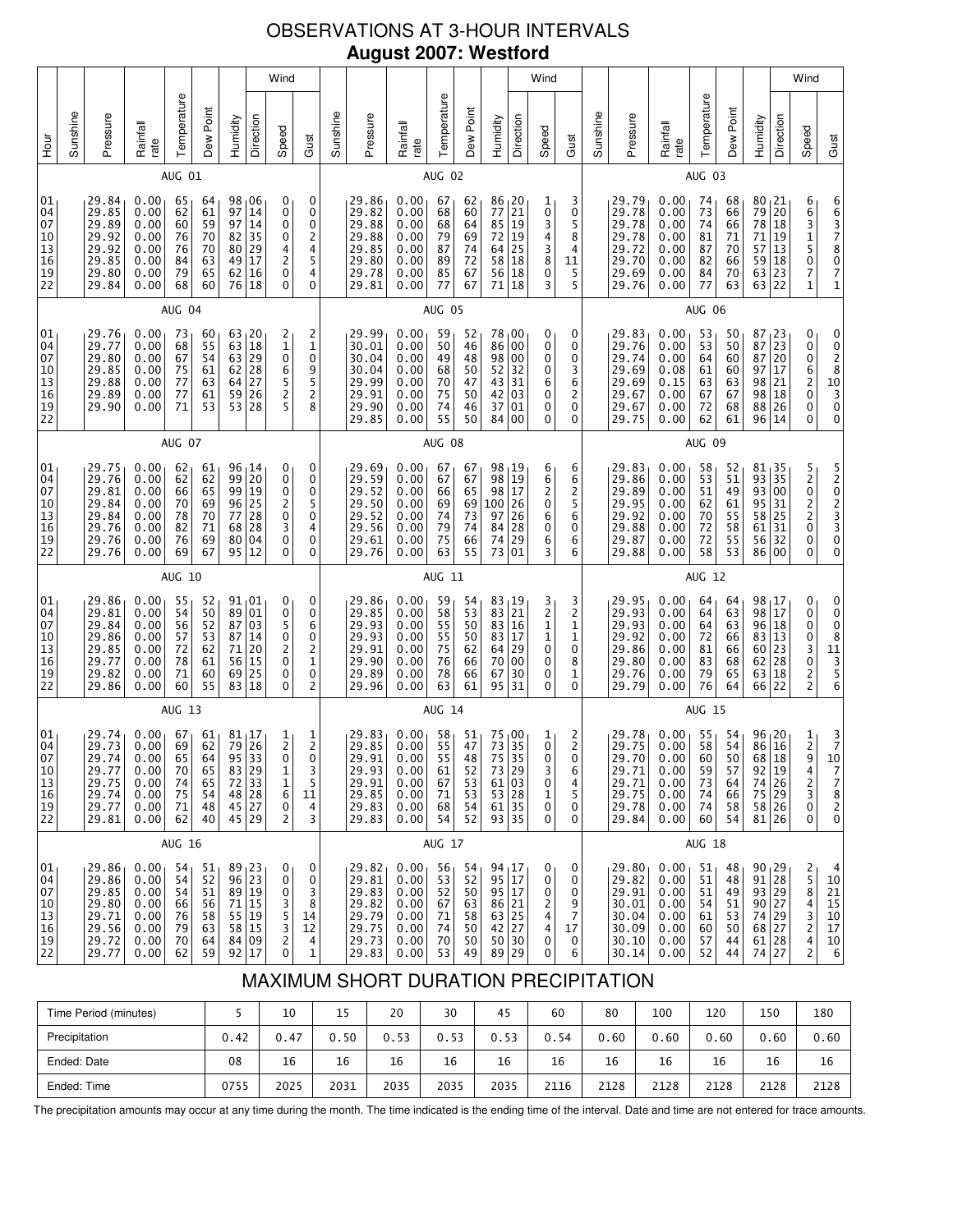### OBSERVATIONS AT 3-HOUR INTERVALS **August 2007: Westford**

|                                                                                             | Wind     |                                                                      |                                                              |                                              |                                              |                                                     |                                                                 |                                                                                 |                                                         |               |                                                                      |                                                              |                                              |                                              |                                                              |                                        | Wind                                                     |                                                    |          |                                                                      |                                                              |                                              |                                              |                                                           |                                  | Wind                                                                                        |                                                                                                             |
|---------------------------------------------------------------------------------------------|----------|----------------------------------------------------------------------|--------------------------------------------------------------|----------------------------------------------|----------------------------------------------|-----------------------------------------------------|-----------------------------------------------------------------|---------------------------------------------------------------------------------|---------------------------------------------------------|---------------|----------------------------------------------------------------------|--------------------------------------------------------------|----------------------------------------------|----------------------------------------------|--------------------------------------------------------------|----------------------------------------|----------------------------------------------------------|----------------------------------------------------|----------|----------------------------------------------------------------------|--------------------------------------------------------------|----------------------------------------------|----------------------------------------------|-----------------------------------------------------------|----------------------------------|---------------------------------------------------------------------------------------------|-------------------------------------------------------------------------------------------------------------|
| Hour                                                                                        | Sunshine | Pressure                                                             | Rainfall<br>rate                                             | Temperature                                  | Dew Point                                    | Humidity                                            | Direction                                                       | Speed                                                                           | Gust                                                    | Sunshine      | Pressure                                                             | Rainfall<br>rate                                             | Temperature                                  | Dew Point                                    | Humidity                                                     | Direction                              | Speed                                                    | Gust                                               | Sunshine | Pressure                                                             | Rainfall<br>rate                                             | Temperature                                  | Dew Point                                    | Humidity                                                  | Direction                        | Speed                                                                                       | Gust                                                                                                        |
|                                                                                             |          |                                                                      |                                                              | AUG 19                                       |                                              |                                                     |                                                                 |                                                                                 |                                                         |               |                                                                      |                                                              | <b>AUG 20</b>                                |                                              |                                                              |                                        |                                                          |                                                    |          |                                                                      |                                                              | <b>AUG 21</b>                                |                                              |                                                           |                                  |                                                                                             |                                                                                                             |
| 01<br>04<br>07<br>10<br>$\begin{array}{c} 13 \\ 16 \end{array}$<br>19<br>22                 |          | 30.15<br>30.13<br>30.15<br>30.17<br>30.14<br>30.13<br>30.12<br>30.16 | 0.00<br>0.00<br>0.00<br>0.00<br>0.00<br>0.00<br>0.00<br>0.00 | 50<br>50<br>49<br>59<br>62<br>67<br>63<br>48 | 45<br>45<br>47<br>49<br>50<br>50<br>47<br>44 | 81<br>$\overline{92}$<br>70<br>65<br>54<br>55<br>86 | $85 + 26$<br>28<br>25<br>28<br>28<br>27<br>27<br>27             | 0<br>0<br>0<br>1<br>$\overline{5}$<br>5<br>0<br>0                               | 0<br>4<br>0<br>6<br>14<br>9<br>3<br>0                   |               | 30.18<br>30.19<br>30.21<br>30.24<br>30.21<br>30.20<br>30.20<br>30.22 | 0.00<br>0.00<br>0.00<br>0.00<br>0.00<br>0.00<br>0.00<br>0.00 | 45<br>42<br>42<br>62<br>67<br>66<br>59<br>47 | 43<br>40<br>40<br>51<br>46<br>50<br>50<br>45 | $92 \mid 27$<br>93<br>94<br>66<br>48<br>56<br>73<br>92       | 27<br>27<br>08<br>29<br>34<br>36<br>01 | 0<br>0<br>0<br>0<br>2<br>0<br>0<br>0                     | 0<br>0<br>0<br>3<br>7<br>4<br>2<br>$\mathbf{0}$    |          | 30.24<br>30.22<br>30.25<br>30.24<br>30.22<br>30.17<br>30.16<br>30.18 | 0.00<br>0.00<br>0.00<br>0.00<br>0.00<br>0.00<br>0.00<br>0.00 | 44<br>42<br>43<br>63<br>71<br>74<br>67<br>54 | 42<br>41<br>41<br>51<br>53<br>53<br>54<br>48 | 94,01<br>94<br>95<br>65<br>54<br>48 27<br>63<br>79 18     | 01<br>01<br>07<br>02<br>06       | 0<br>0<br>$\ddot{\mathbf{0}}$<br>$\frac{1}{2}$<br>0<br>0                                    | 0<br>$\begin{matrix} 0 \\ 0 \end{matrix}$<br>$\begin{array}{c} 4 \\ 5 \\ 4 \end{array}$<br>0<br>$\mathbf 1$ |
|                                                                                             |          |                                                                      |                                                              | AUG 22                                       |                                              |                                                     |                                                                 |                                                                                 |                                                         |               |                                                                      |                                                              | <b>AUG 23</b>                                |                                              |                                                              |                                        |                                                          |                                                    |          |                                                                      |                                                              | AUG 24                                       |                                              |                                                           |                                  |                                                                                             |                                                                                                             |
| 01<br>04<br>07<br>10<br>$ 13\rangle$<br>16<br>19<br>22                                      |          | 30.18<br>30.17<br>30.20<br>30.18<br>30.17<br>30.13<br>30.13<br>30.14 | 0.00<br>0.00<br>0.00<br>0.00<br>0.00<br>0.00<br>0.00<br>0.00 | 53<br>47<br>45<br>65<br>71<br>68<br>62<br>59 | 47<br>45<br>42<br>47<br>47<br>53<br>48<br>51 | 91<br>$90\,$<br>51<br>43<br>59<br>60<br>74          | 81,18<br>21<br>13<br>21<br>13<br>18<br>20<br>18                 | 2<br>$\mathbf 0$<br>0<br>4<br>2<br>0<br>$\overline{\mathbf{c}}$<br>$\mathbf{1}$ | 3<br>$\mathbf{1}$<br>0<br>6<br>7<br>11<br>6<br>4        |               | 30.12<br>30.08<br>30.10<br>30.10<br>30.04<br>29.98<br>29.98<br>29.94 | 0.00<br>0.00<br>0.00<br>0.00<br>0.00<br>0.00<br>0.08<br>0.00 | 60<br>61<br>61<br>64<br>69<br>71<br>67<br>67 | 49<br>52<br>54<br>57<br>60<br>62<br>63<br>64 | 66 20<br>72 20<br>78<br>77<br>73<br>74<br>87<br>91           | 16<br>17<br>18<br>17<br>20<br>17       | 3<br>2<br>6<br>7<br>5<br>7<br>4<br>2                     | 6<br>15<br>14<br>13<br>14<br>18<br>13<br>9         |          | 29.91<br>29.88<br>29.87<br>29.84<br>29.80<br>29.77<br>29.78<br>29.80 | 0.00<br>0.00<br>0.00<br>0.00<br>0.00<br>0.00<br>0.00<br>0.00 | 67<br>67<br>68<br>70<br>79<br>80<br>80<br>76 | 65<br>64<br>65<br>66<br>71<br>71<br>71<br>66 | 91,18<br>90 19<br>89<br>87<br>76<br>74<br>73<br>73        | 20<br>20<br>19<br>18<br>22<br>25 | 5<br>3<br>6<br>4<br>5<br>5<br>$\overline{c}$<br>$\mathbf{1}$                                | $\begin{array}{c} 17 \\ 15 \end{array}$<br>$20\,$<br>$\frac{16}{21}$<br>18<br>$\frac{4}{4}$                 |
|                                                                                             |          |                                                                      |                                                              | <b>AUG 25</b>                                |                                              |                                                     |                                                                 |                                                                                 |                                                         |               |                                                                      |                                                              | AUG 26                                       |                                              |                                                              |                                        |                                                          |                                                    |          |                                                                      |                                                              | AUG 27                                       |                                              |                                                           |                                  |                                                                                             |                                                                                                             |
| 01<br>04<br>07<br>10<br>$\overline{\mathsf{13}}$<br>$\vert$ 16<br>19<br>22                  |          | 29.79<br>29.78<br>29.76<br>29.74<br>29.67<br>29.64<br>29.64<br>29.67 | 0.00<br>0.00<br>0.00<br>0.00<br>0.00<br>2.43<br>0.00<br>0.00 | 73<br>73<br>72<br>76<br>84<br>79<br>75<br>71 | 66<br>70<br>69<br>71<br>74<br>74<br>70<br>67 | 90<br>91<br>83<br>$73\,$<br>84<br>87                | 77 <sub>1</sub> 21<br>17<br>18<br>17<br>19<br>31<br>85 22<br>19 | 0<br>2<br>35521<br>$\mathbf{1}$                                                 | 2<br>5<br>6<br>16<br>17<br>7<br>5<br>4                  |               | 29.70<br>29.73<br>29.82<br>29.88<br>29.93<br>29.98<br>29.99<br>30.05 | 0.00<br>0.00<br>0.00<br>0.00<br>0.00<br>0.00<br>0.00<br>0.00 | 70<br>70<br>66<br>67<br>71<br>71<br>72<br>58 | 66<br>66<br>59<br>63<br>63<br>62<br>62<br>56 | 88 <sub>1</sub> 20<br>87<br>78<br>88<br>75<br>75<br>71<br>93 | 23<br>25<br>27<br>32<br>30<br>26<br>26 | 0<br>1<br>3<br>3<br>$\mathbf 1$<br>$\mathbf 1$<br>0<br>0 | 5<br>5<br>$\overline{7}$<br>10<br>6<br>4<br>0<br>0 |          | 30.08<br>30.10<br>30.18<br>30.21<br>30.16<br>30.13<br>30.13<br>30.16 | 0.00<br>0.00<br>0.00<br>0.00<br>0.00<br>0.00<br>0.00<br>0.00 | 60<br>54<br>59<br>62<br>74<br>76<br>71<br>55 | 57<br>52<br>57<br>60<br>59<br>58<br>58<br>53 | 93 25<br>94 15<br>95<br>95 27<br>59<br>54<br>64<br>92 29  | 17<br>28<br>08<br>29             | 0<br>0<br>0<br>1<br>$\frac{3}{2}$<br>0<br>0                                                 | 0<br>0<br>$\begin{array}{c} 0 \\ 3 \\ 6 \end{array}$<br>$\frac{4}{0}$<br>$\mathbf 0$                        |
|                                                                                             |          |                                                                      |                                                              | <b>AUG 28</b>                                |                                              |                                                     |                                                                 |                                                                                 |                                                         | <b>AUG 29</b> |                                                                      |                                                              |                                              |                                              |                                                              |                                        |                                                          | <b>AUG 30</b>                                      |          |                                                                      |                                                              |                                              |                                              |                                                           |                                  |                                                                                             |                                                                                                             |
| 01<br>04<br>07<br>10<br> 13<br>16<br>19<br>22                                               |          | 30.16<br>30.16<br>30.18<br>30.18<br>30.14<br>30.09<br>30.05<br>30.05 | 0.00<br>0.00<br>0.00<br>0.00<br>0.00<br>0.00<br>0.00<br>0.00 | 53<br>52<br>51<br>73<br>78<br>82<br>74<br>60 | 52<br>50<br>49<br>62<br>56<br>54<br>61<br>55 | 95<br>95<br>46<br>38<br>86                          | 94, 29<br>29<br>29<br>69 07<br>22<br>26<br>64 05<br>10          | 0<br>0<br>0<br>0<br>2<br>$\overline{1}$<br>0<br>0                               | 0<br>0<br>0<br>1<br>6<br>5<br>0<br>$\mathbf 0$          |               | 30.07<br>30.03<br>30.04<br>30.03<br>29.98<br>29.93<br>29.97          | 0.00<br>0.00<br>0.00<br>0.00<br>0.00<br>0.00<br>0.00         | 62<br>64<br>65<br>75<br>83<br>87<br>72       | 56<br>57<br>59<br>64<br>67<br>67<br>65       | 81,20<br>79<br>81<br>71<br>60<br>51<br>78                    | 17<br>19<br>19<br>18<br>18<br>33       | 2<br>2<br>5<br>5<br>2<br>3<br>0                          | 5<br>5<br>10<br>13<br>7<br>8<br>2                  |          | 29.93<br>29.91<br>29.91<br>29.93<br>29.94<br>29.97<br>30.00<br>30.02 | 0.00<br>0.00<br>0.00<br>0.09<br>0.00<br>0.00<br>0.00<br>0.00 | 65<br>63<br>68<br>68<br>75<br>63<br>60<br>58 | 62<br>60<br>63<br>66<br>69<br>59<br>57<br>56 | $92 \t{1}07$<br>92<br>86 17<br>92<br>83<br>89<br>90<br>93 | 15<br>12<br>36<br>35<br>31<br>33 | 0<br>0<br>0<br>$\mathbf 1$<br>$\begin{smallmatrix}0\0\2\end{smallmatrix}$<br>$\pmb{0}$<br>0 | 0<br>0<br>4<br>44542                                                                                        |
|                                                                                             | AUG 31   |                                                                      |                                                              |                                              |                                              |                                                     |                                                                 |                                                                                 |                                                         |               |                                                                      |                                                              |                                              |                                              |                                                              |                                        |                                                          |                                                    |          |                                                                      |                                                              |                                              |                                              |                                                           |                                  |                                                                                             |                                                                                                             |
| 01<br>04<br>07<br>10<br>$\begin{array}{ c } \hline 13 \\ \hline 16 \end{array}$<br>19<br>22 |          | 30.02<br>30.02<br>30.03<br>30.05<br>30.03<br>30.03<br>30.04<br>30.04 | 0.00<br>0.00<br>0.00<br>0.00<br>0.00<br>0.00<br>0.00<br>0.00 | 57<br>56<br>56<br>59<br>67<br>69<br>64<br>54 | 55<br>54<br>54<br>56<br>59<br>52<br>54<br>52 | 95<br>92<br>75<br>55<br>70<br>93                    | 95 01<br>95 00<br>01<br>01<br>27<br>00<br>01<br>32              | 0<br>$\mathbf 1$<br>0<br>2<br>$\frac{1}{3}$<br>0<br>0                           | 2<br>4<br>3<br>5<br>6<br>11<br>$\pmb{0}$<br>$\mathbf 0$ |               |                                                                      |                                                              |                                              |                                              |                                                              |                                        |                                                          |                                                    |          |                                                                      |                                                              |                                              |                                              |                                                           |                                  |                                                                                             |                                                                                                             |

### NOTES:

Units are: Temperature=°F, Wind=mph, Pressure=Inches Hg, Precipitation=inches.

Wind Direction: Directions are those from which the wind is blowing, indicated in tens of degrees<br>from true north: i.e., 09 for East, 18 for South, 27 for West, and 00 or 36 for North.<br>Wind Speed: The observed one-minute a

Wind Gust: The maximum instantaneous wind speed for the 10-minute period preceding the observation Rainfall Rate: The instantaneous rainfall rate at the time of observation, calculated by timing

consecutive 0.01" pulses from the electronic rain gauge and interpolating this rate for one hour.

# WEATHER NOTES SUMMARY BY HOUR

|    |                                              |          |                                                                              | Averages                                     |                                              |                                              |                                                      | Resultant                                    | Wind                                                 |
|----|----------------------------------------------|----------|------------------------------------------------------------------------------|----------------------------------------------|----------------------------------------------|----------------------------------------------|------------------------------------------------------|----------------------------------------------|------------------------------------------------------|
| n. | ја<br>Но                                     | Sunshine | Pressure                                                                     | Temperature                                  | Dew Point                                    | Humidity                                     | Wind Speed                                           | Direction                                    | Speed                                                |
|    | 01<br>04<br>07<br>10<br>13<br>16<br>19<br>22 |          | 29.916<br>29.903<br>29.926<br>29.935<br>29.913<br>29.883<br>29.887<br>29.922 | 60<br>58<br>59<br>67<br>74<br>75<br>71<br>62 | 56<br>55<br>55<br>60<br>61<br>61<br>59<br>56 | 87<br>88<br>88<br>80<br>67<br>62<br>66<br>83 | 1.3<br>1.2<br>1.7<br>2.3<br>2.8<br>2.2<br>1.2<br>0.6 | 21<br>21<br>20<br>21<br>25<br>24<br>25<br>23 | 0.8<br>0.8<br>1.0<br>1.4<br>1.7<br>1.0<br>0.9<br>0.3 |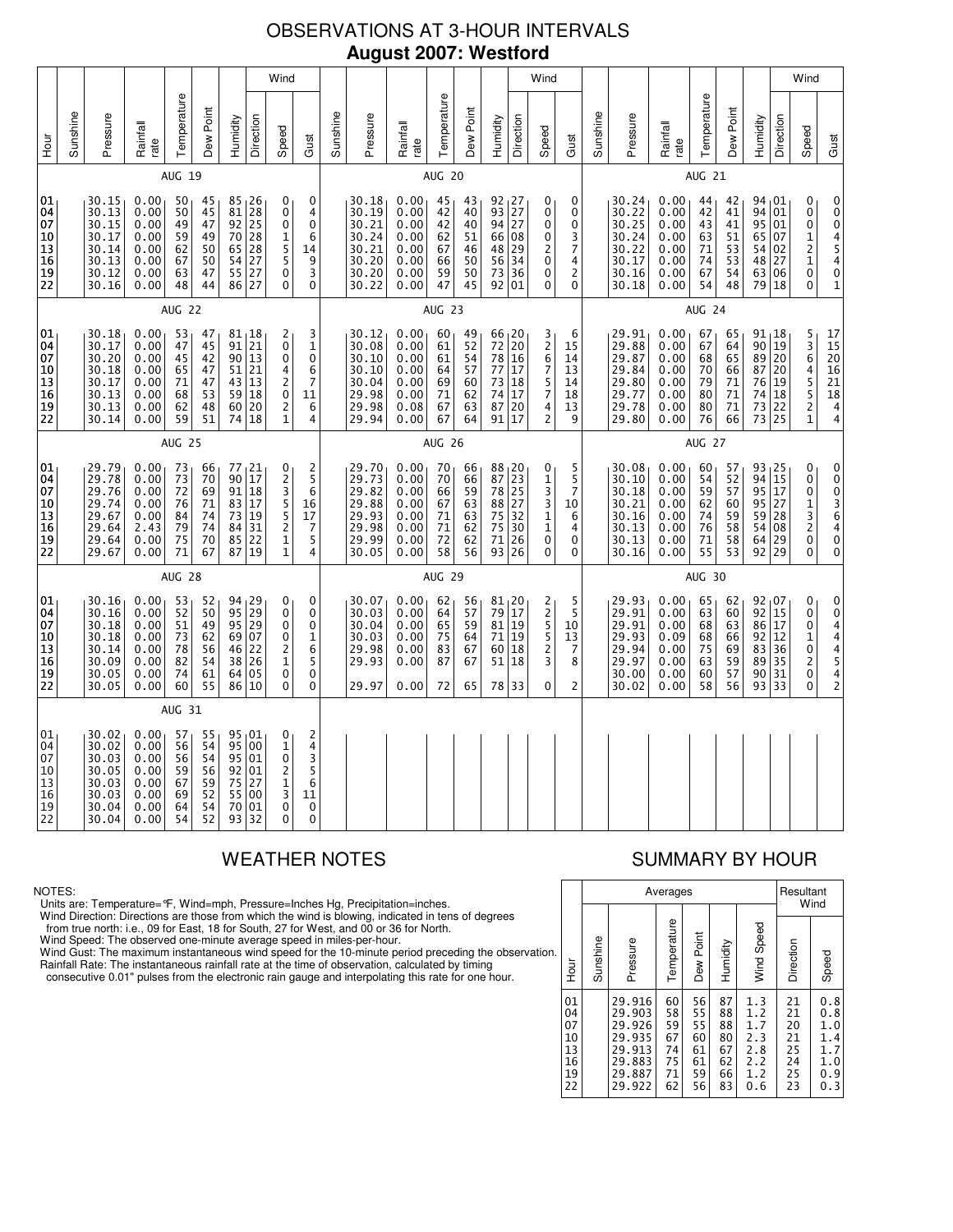### HOURLY PRECIPITATION (Water Equivalent) **August 2007: Westford**

| Date                                                      | A.M. Hour Ending at |    |    |    |    |      |    |                                                |           |                                                                                                                                         |    |    |                | P.M. Hour Ending at |    |    |                |    |    |                |    |                                         |    |    |                                                           |  |  |
|-----------------------------------------------------------|---------------------|----|----|----|----|------|----|------------------------------------------------|-----------|-----------------------------------------------------------------------------------------------------------------------------------------|----|----|----------------|---------------------|----|----|----------------|----|----|----------------|----|-----------------------------------------|----|----|-----------------------------------------------------------|--|--|
|                                                           | 01                  | 02 | 03 | 04 | 05 | 06   | 07 | 08                                             | 09        | 10                                                                                                                                      | 11 | 12 | 01             | 02                  | 03 | 04 | 05             | 06 | 07 | 08             | 09 | 10                                      | 11 | 12 | Date                                                      |  |  |
| 01<br>02<br>03<br>04<br>05                                |                     |    |    |    |    |      |    |                                                |           |                                                                                                                                         |    |    |                |                     |    |    |                |    |    |                |    |                                         |    |    | 01<br>02<br>03<br>04<br>04<br>05                          |  |  |
| 06<br>07<br>08<br>09<br>10                                |                     |    |    |    |    | 0.13 |    | 0.42                                           |           | 0.24 0.08                                                                                                                               |    |    | 0.12 0.03 0.07 |                     |    |    |                |    |    |                |    |                                         |    |    | 06<br>07<br>08<br>09<br>09<br>10                          |  |  |
| $\begin{array}{c} 11 \\ 12 \\ 13 \\ 14 \\ 15 \end{array}$ |                     |    |    |    |    | 0.01 |    |                                                |           | 0.04 0.01                                                                                                                               |    |    |                | 0.17                |    |    |                |    |    |                |    |                                         |    |    | $\begin{array}{c} 11 \\ 12 \\ 13 \\ 14 \\ 15 \end{array}$ |  |  |
| 16<br>17<br>18<br>19<br>19<br>20                          |                     |    |    |    |    |      |    | $0.06 \mid 0.28 \mid 0.01 \mid 0.03 \mid 0.05$ |           |                                                                                                                                         |    |    |                |                     |    |    | 0.10 0.12      |    |    |                |    | 0.53 0.07<br>$0.02 \mid 0.03 \mid 0.02$ |    |    | 16<br>17<br>18<br>19<br>19<br>20                          |  |  |
| 21<br>22<br>23<br>24<br>25                                |                     |    |    |    |    |      |    |                                                | 0.01 0.02 |                                                                                                                                         |    |    |                |                     |    |    | $0.43 \, 0.01$ |    |    | 0.03 0.30 0.01 |    |                                         |    |    | 21<br>22<br>23<br>24<br>24<br>25                          |  |  |
| 26<br>27<br>28<br>29<br>29<br>30                          |                     |    |    |    |    | 0.01 |    |                                                |           | 0.04                                                                                                                                    |    |    |                |                     |    |    |                |    |    |                |    |                                         |    |    | 26<br>27<br>28<br>29<br>29<br>30                          |  |  |
| 31                                                        |                     |    |    |    |    |      |    |                                                |           |                                                                                                                                         |    |    |                |                     |    |    |                |    |    |                |    |                                         |    |    | 31                                                        |  |  |
|                                                           |                     |    |    |    |    |      |    |                                                |           | Sum $ 0.00 0.00 0.00 0.00 0.06 0.43 0.01 0.46 0.35 0.13 0.00 0.12 0.03 0.24 0.00 0.43 0.11 0.12 0.03 0.30 0.30 0.56 0.10 0.02 0.00 Sum$ |    |    |                |                     |    |    |                |    |    |                |    |                                         |    |    |                                                           |  |  |

During a frozen precipitation event, hourly precipitation totals may not be recorded. In this case, daily amounts are typically entered in the last column (hour ending at 12 A.M.)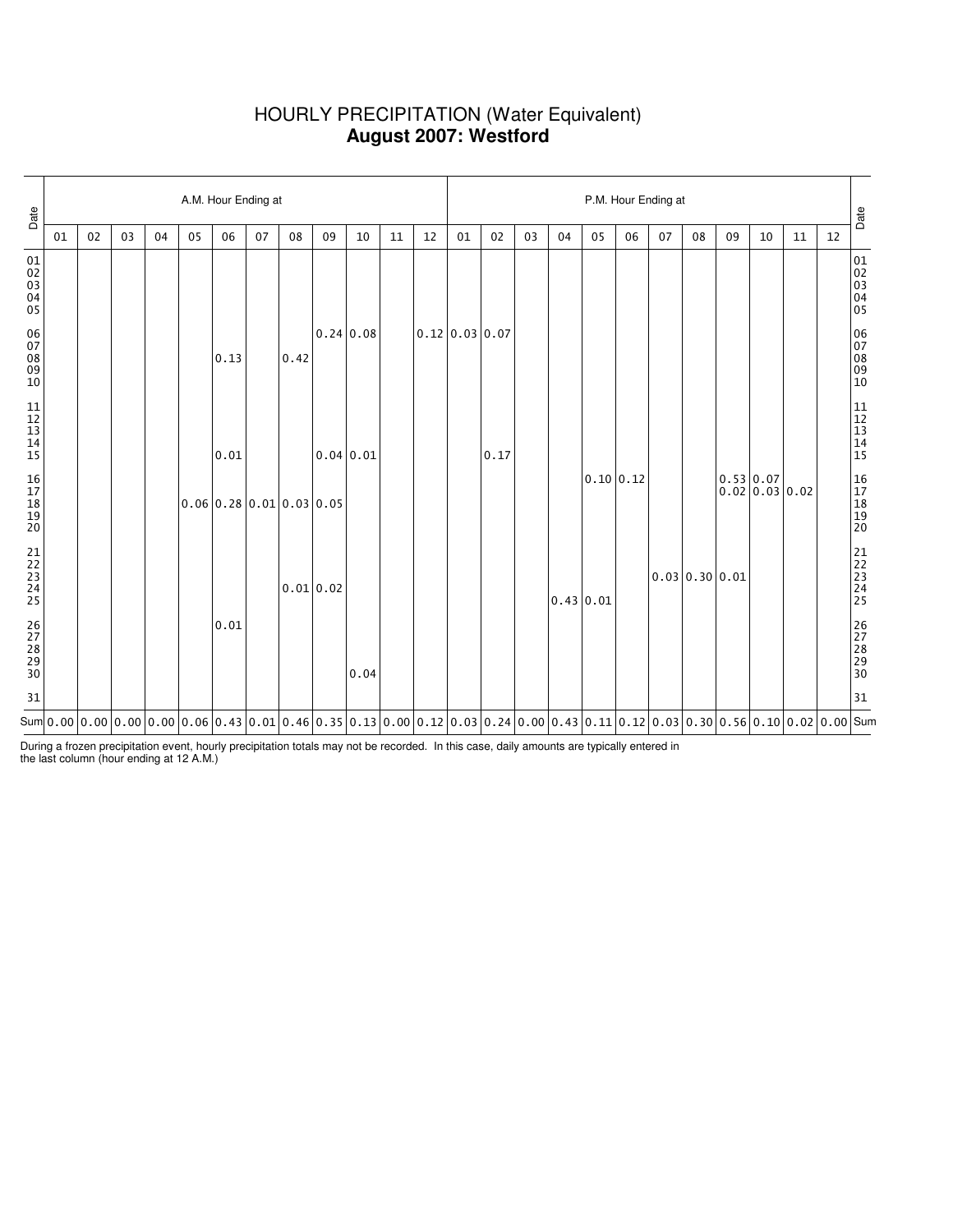# HOUR-BY-HOUR DATA **August 2007: Westford**